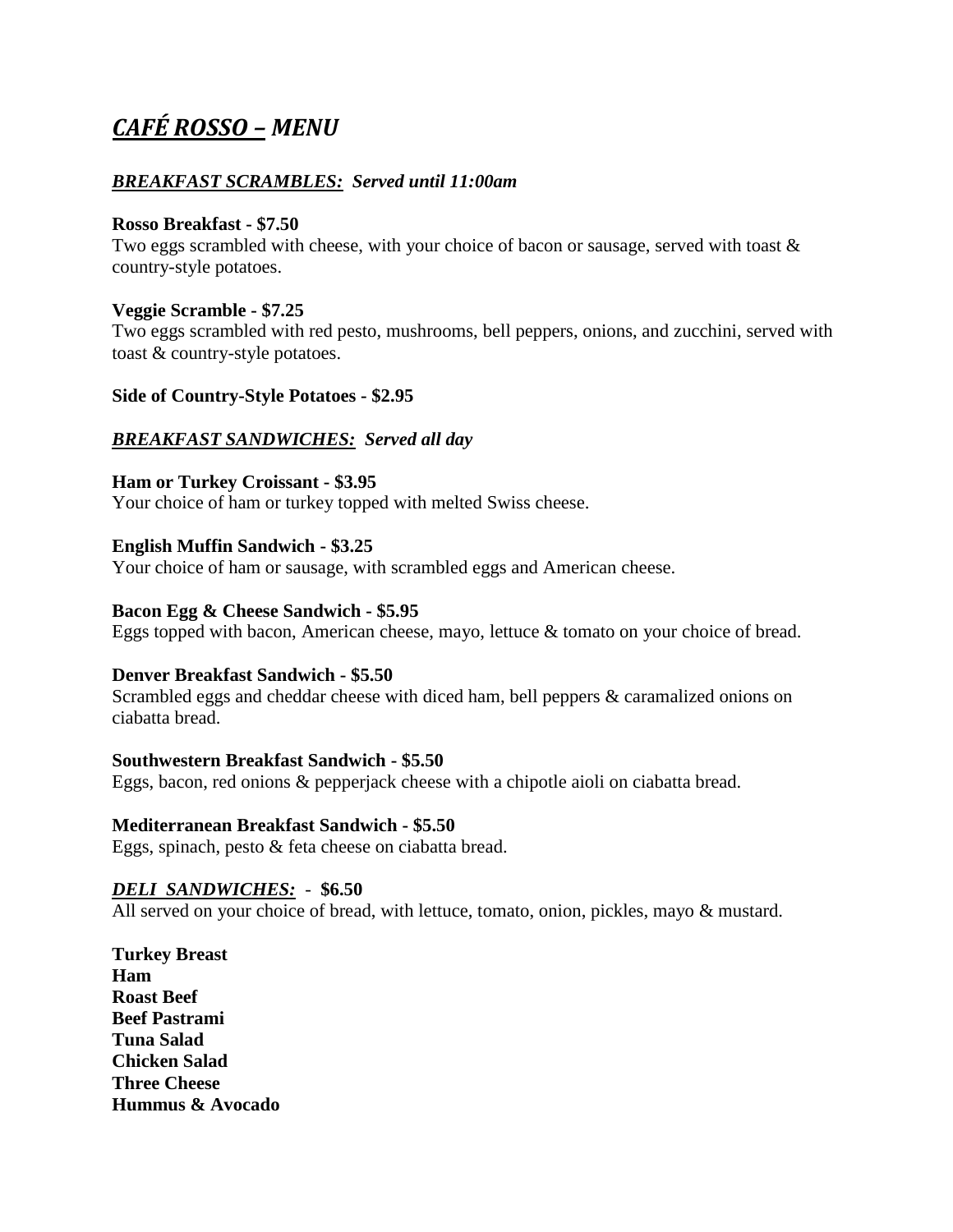# *VEGETARIAN SANDWICHES:*

## **Hummus Pesto - \$7.25**

House-made hummus with avocado, roasted red peppers and pesto spread, served with lettuce, onion, tomato & sprouts.

## **Vegan Sandwich - \$6.95**

Mushrooms, tomato, basil, avocado, roasted red peppers & spinach with a balsamic vinaigrette.

# **Deluxe Vegetarian - \$7.50**

Provolone cheese, avocado, mushrooms, grilled bell peppers, cucumbers, pepperoncini, sprouts, lettuce, tomato & ranch dressing.

# **Basil Mozzarella - \$7.25**

Fresh mozzarella cheese, basil, tomato, pesto & spring mix, with a balsamic vinaigrette.

# **Veggie Chicken Pesto - \$7.50**

Vegetarian chicken nuggets with avocado, lettuce, tomato, onion & a pesto aioli.

# **Veggie Teriyaki Chicken- \$7.50**

Vegetarian chicken nuggets with teriyaki sauce, avocado, onion, lettuce & pepperjack cheese.

# *PREMIUM SANDWICHES:*

**B.L.T.A - \$7.25** Bacon, lettuce, tomato and avocado, served with mayo & mustard.

# **Chicken Pesto Avocado - \$7.75**

Sliced chicken breast and avocado, with a pesto aioli, lettuce, onion & tomato.

#### **Chicken Florentine - \$7.50**

Sliced chicken breast with pesto, fresh mozzarella cheese, and tomato.

# **BBQ Chicken - \$7.25**

Sliced chicken breast with caramelized onions, cheddar cheese & BBO sauce.

# **Rosso Club - \$7.95**

Sliced turkey breast with bacon, ham, Swiss cheese, mayo, lettuce & tomato.

#### **Chicken Breast - \$7.50**

Sliced chicken breast with avocado, lettuce, tomato, onion, pepperjack cheese & honey-dijon dressing.

# **The Gator - \$7.50**

Beef pastrami and melted Swiss cheese, served with mayo, mustard, lettuce, tomato & onion.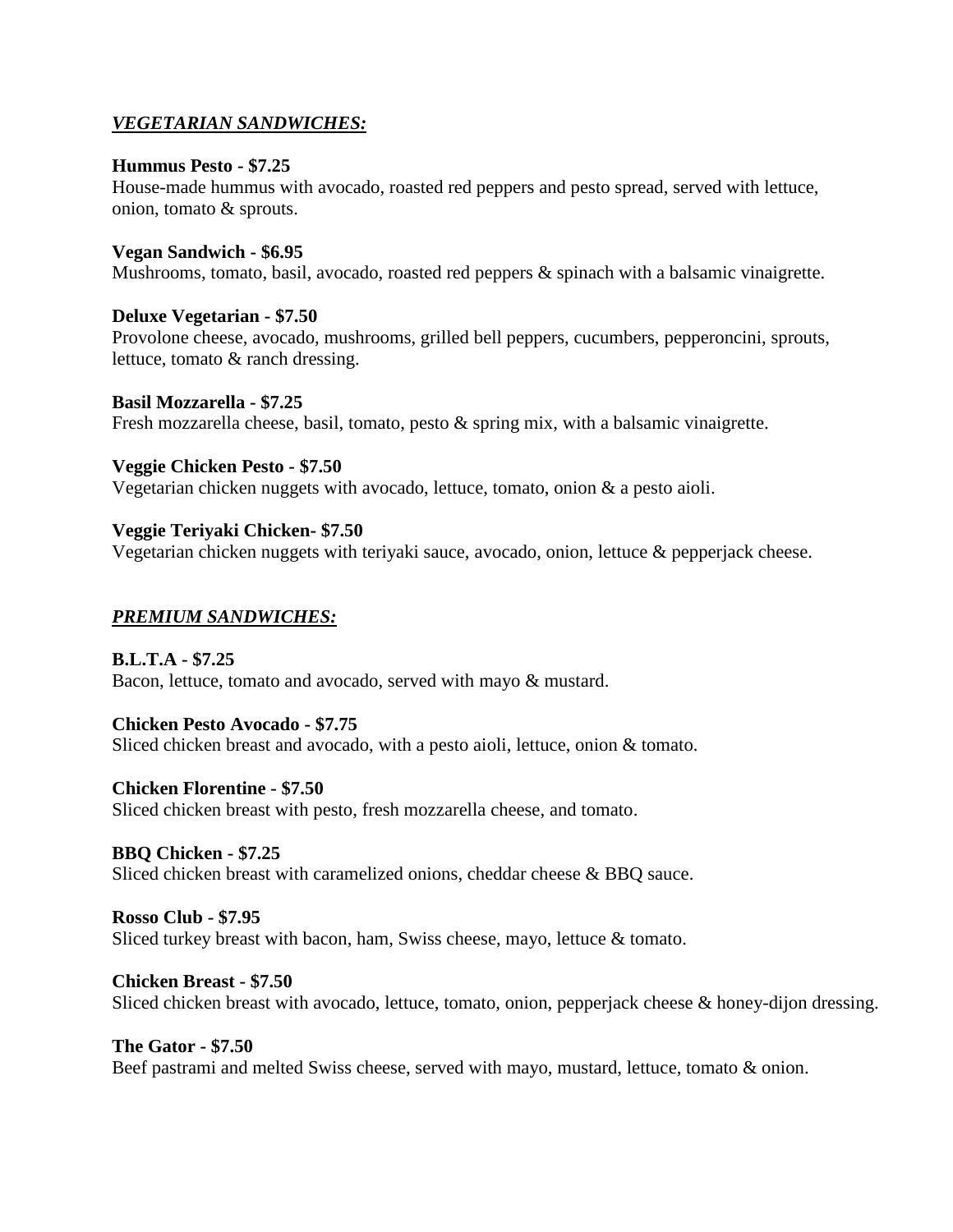#### **Turkey, Bacon & Swiss - \$7.50**

Sliced turkey breast and Swiss cheese served with bacon, lettuce, tomato & onions.

#### **Chicken Chipotle - \$7.95**

Sliced chicken breast, bacon, cheddar cheese, lettuce, tomato & onion, topped with a chipotle aioli.

#### **Tuna Melt - \$7.25** Tuna salad with melted cheddar cheese, avocado, tomato, onion, pickles & mustard.

#### **Turkey, Salami, Bacon, Avocado - \$8.25**

Sliced turkey breast, salami, bacon and avocado, with lettuce, tomato, onion & mayo.

**Sriracha-Ranch Chicken - \$7.50** Sliced chicken breast, bacon, lettuce, tomato & sriracha-ranch dressing.

#### **Spicy Buffalo Chicken - \$6.95**

Sliced chicken breast with spicy wing sauce, melted Provolone cheese & ranch dressing.

**The Rocket - \$7.75** Salami, ham, Provolone cheese, french fries & mayo.

#### *RICE DISHES:*

#### **Chicken Teriyaki - \$7.25**

Sliced chicken breast over steamed jasmine rice, topped with teriyaki sauce & served with a side of fresh steamed vegetables.

#### **Thai Peanut Chicken - \$7.25**

Sliced chicken breast over steamed jasmine rice, topped with peanut sauce & served with a side of fresh steamed vegetables.

#### *BURGERS:*

**Classic Burger - \$5.95** All-beef burger topped with lettuce, tomato, onion & pickles.

**Cheese Burger - \$6.50** All-beef burger with your choice of cheese, topped with lettuce, tomato, onion & pickles.

**Veggie Burger - \$5.95** Vegetarian burger patty topped with lettuce, tomato, onion & pickles.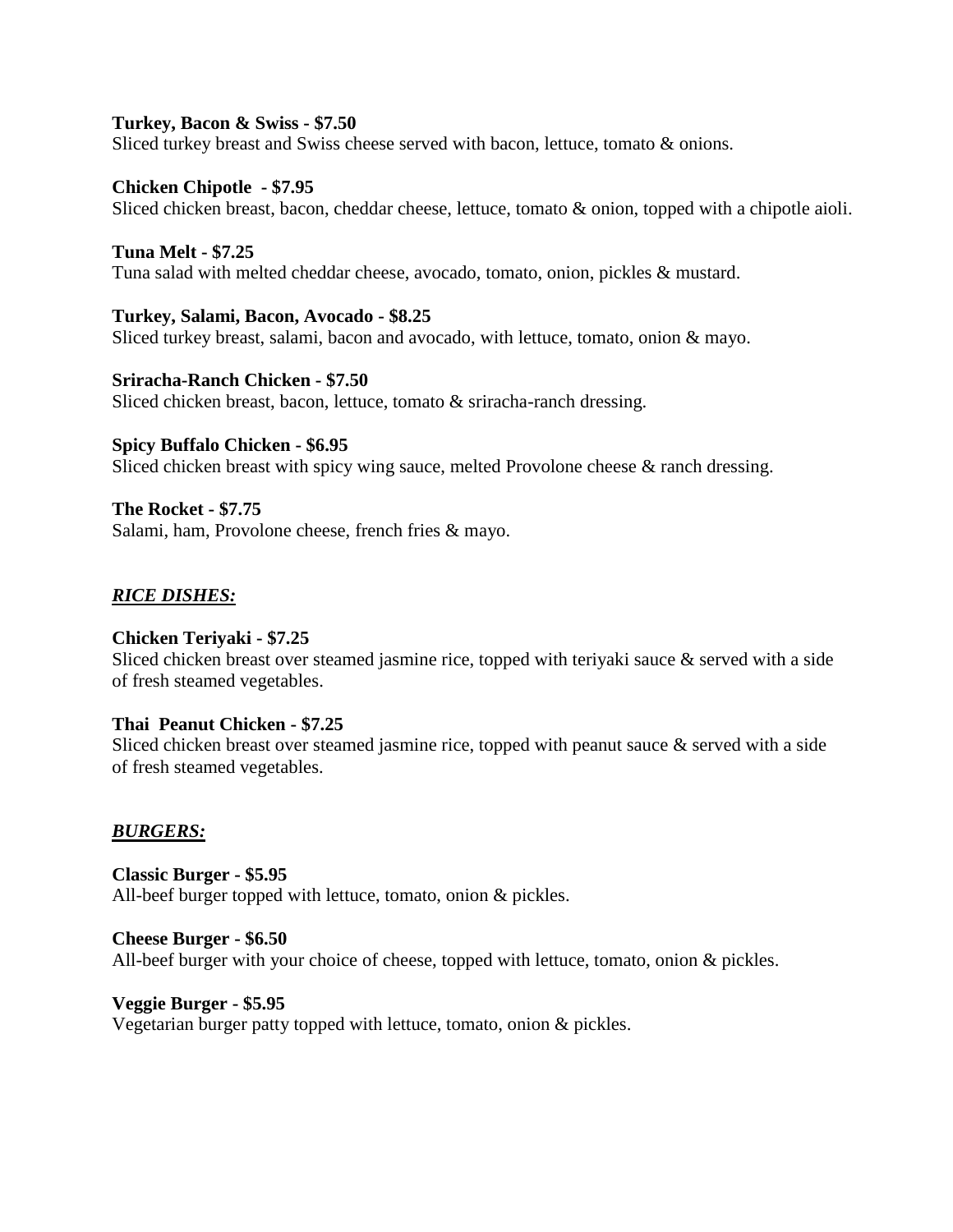#### **BBQ Bacon Cheese Burger - \$7.50**

All-beef burger topped with bacon, BBQ sauce, caramelized onions, cheddar cheese, lettuce & tomato.

#### **Mushroom & Swiss Burger - \$6.95**

All beef burger topped with sauteed mushrooms, Swiss cheese, lettuce, tomato, onion & pickles.

#### **Cheese Burger & Fries - \$7.95**

All-beef burger with your choice of cheese, topped with lettuce, tomato, onion & pickles served with fries.

#### *SIDES***:**

**French Fries - \$2.95**

**Garlic Fries - \$3.50**

**Soup of the Day - \$4.50** A cup of soup with a piece of bread.

#### *PASTA DISHES:*

#### **Penne Marinara - \$7.50**

Penne pasta tossed in marinara sauce, topped with grilled bell peppers, onions, and grated Parmesan cheese, served with garlic bread.

#### **Creamy Pesto Penne with Chicken - \$8.95**

Penne pasta tossed in a creamy pesto sauce, with sliced chicken breast, grated Parmesan cheese & garlic bread.

**Mac' & Cheese - \$5.50** Served with garlic bread

**Bacon Mac' & Cheese - \$6.50** Served with garlic bread

#### *BAGELS:*

**Bagels - \$1.35** Plain, Onion, Sesame, Sesame-Wheat, Cinnamon Raisin, Everything & Blueberry

**Spreads - \$1.35** Cream Cheese, Herb Cream Cheese, Sun-Dried Tomato Cream Cheese, Strawberry Cream Cheese, Hummus, Pesto, Honey, Peanut Butter & Nutella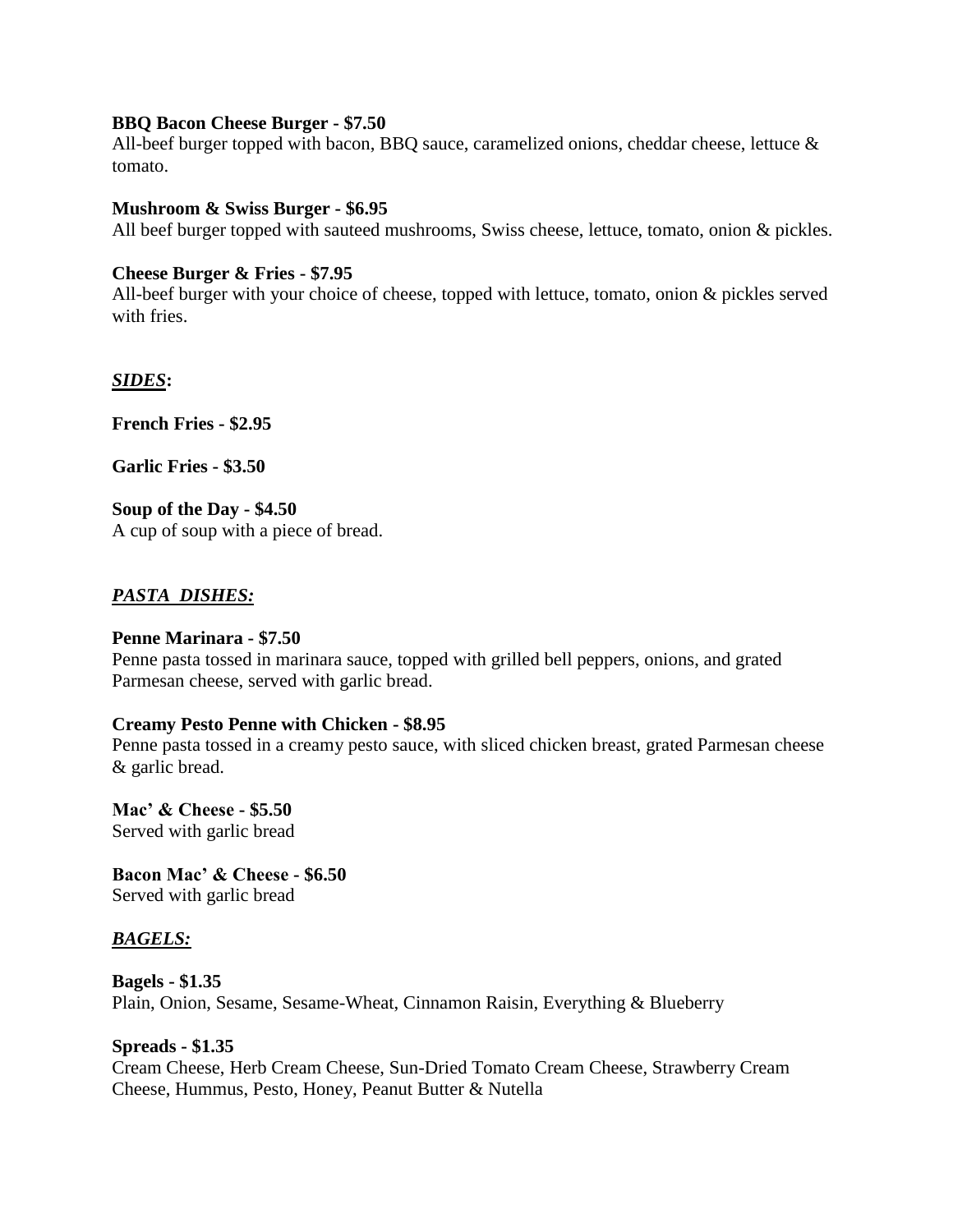# **Toppings - \$.75**

Sprouts, Tomato, Onion, Cucumbers, Capers, Spinach, Butter, Apples, Strawberry Jam & Banana.

# **Premium Toppings - \$1.00**

Sun-Dried Tomatoes, Avocado, Roasted Red Peppers, Feta, Swiss, American, Cheddar, Provolone, & Pepperjack Cheese

#### **Meats - \$1.75**

Chicken Salad, Tuna Salad, Roast Beef, Chicken Breast, Bacon, Salami, Turkey, Beef Pastrami, Ham & Salmon Lox.